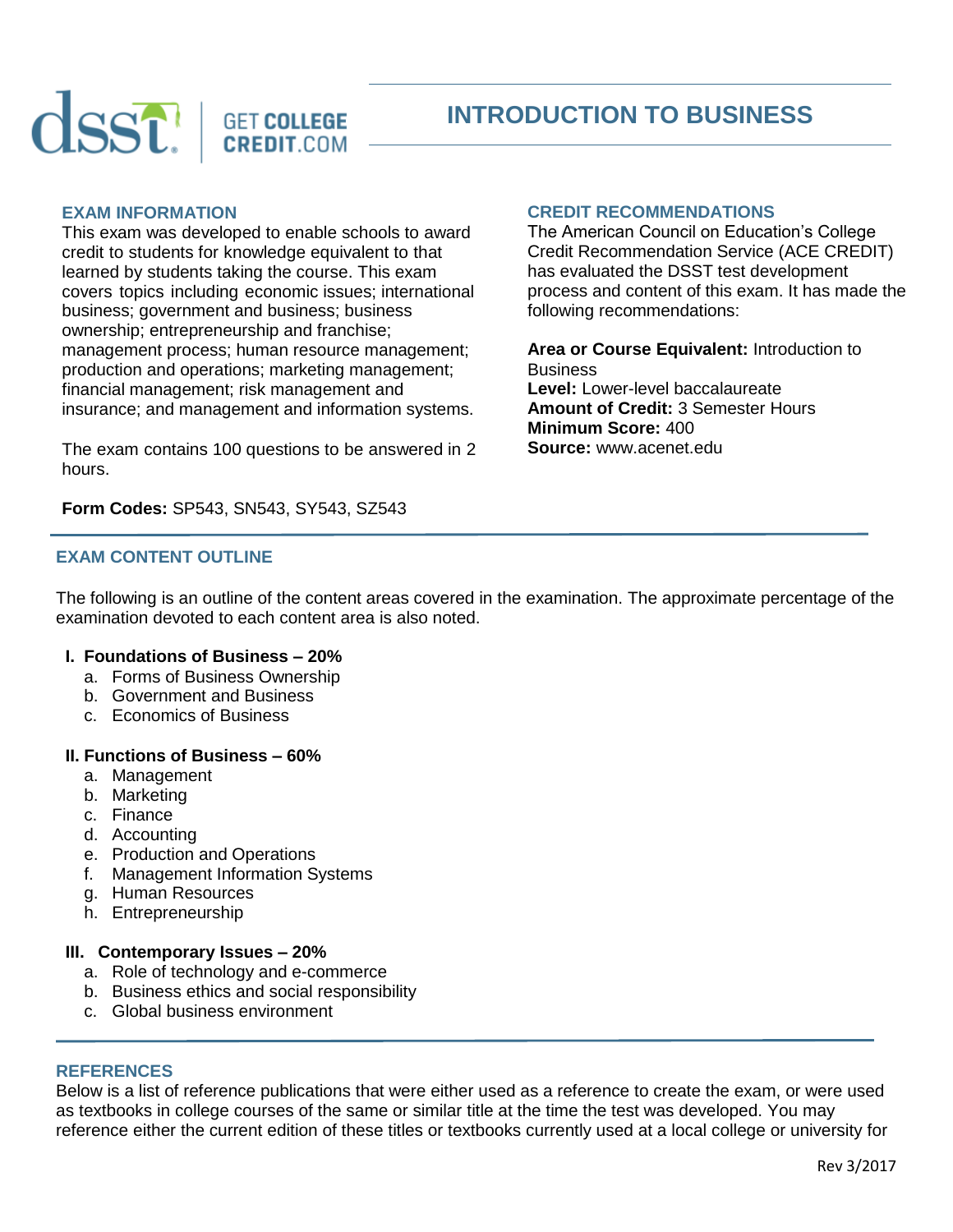the same class title. It is recommended that you reference more than one textbook on the topics outlined in this fact sheet.

You should begin by checking textbook content against the content outline provided before selecting textbooks that cover the test content from which to study.

Sources for study material are suggested but not limited to the following:

- 1. *Understanding Business*, 11th Edition, 2015, Nickels, McHugh & McHugh, McGraw-Hill, ISBN: 0073511706, Two Penn Plaza, New York, NY 10121.
- 2. *Business Essentials,* 10<sup>th</sup> Edition, 2014, Ronald J. Ebert and Ricky W. Griffin, Prentice Hall/Pearson Education, ISBN: 978-0133454420, One Lake Street, Upper Saddle River, NJ 07458, vig.prenhall.com.
- 3. *Foundations of Business, Pride, W. M., Hughes, R. J. & Kapoor, J.R., 4<sup>th</sup> Edition, 2015 Stamford, CT.* Cengage.

# **SAMPLE QUESTIONS**

All test questions are in a multiple-choice format, with one correct answer and three incorrect options. The following are samples of the types of questions that may appear on the exam.

- 1. Assets are defined as?
	- a. everything a company owns
	- b. everything a company owes
	- c. a company's profits
	- d. the total of a company's equity capital
- 2. All of the following are necessary features of capitalism EXCEPT?
	- a. profit
	- b. corporations
	- c. private ownership
	- d. competition
- 3. Business people who support involvement in social problems for humanitarian reasons usually believe that business?
	- a. is responsible for most of society's problems
	- b. fulfills its social obligation by supplying jobs to millions of people
	- c. must follow the example of Andrew Carnegie
	- d. must put something back into the society from which it profits
- 4. All of the following are functions of management EXCEPT?
	- a. controlling
	- b. selling
	- c. planning
	- d. organizing
- 5. Which of the following is a true statement about a job specification?
	- a. It describes the qualifications required of a worker.
	- b. It details the job's objectives.
	- c. It sets forth the relationship of the job to other jobs being performed within the firm.
	- d. It describes the working environment of the job.
	- 6. All employees are required to join the union and pay dues in which of the following types of shop?
		- a. An open shop
		- b. A union shop